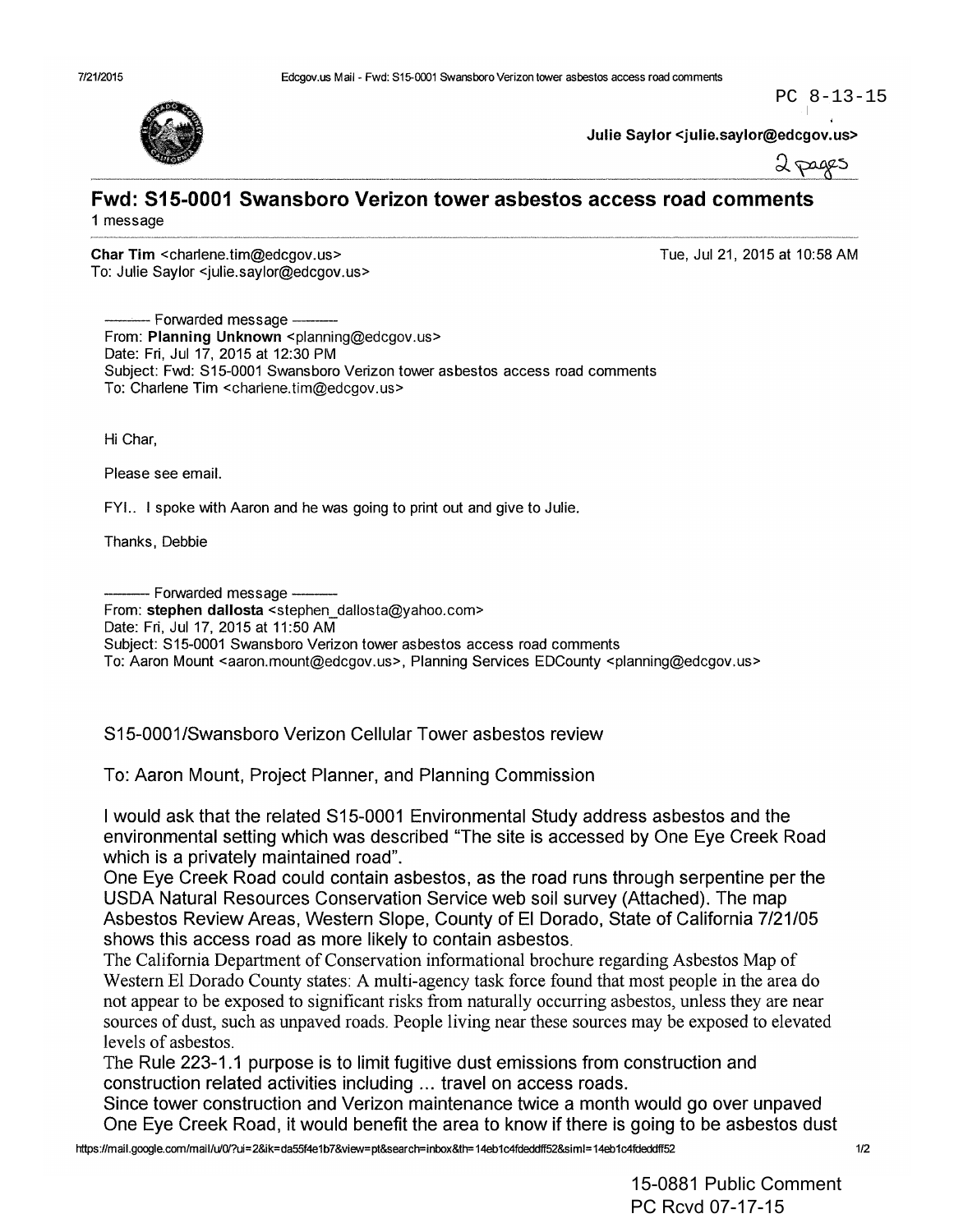## 7121/2015

in the air.

Perhaps, if not done already, a Professional Geologist can evaluate the area for Naturally Occurring Asbestos (NOA) and the information added to the Environmental Study.

Thank you, Steve Dallosta, 901 EI Dorado Way, 95819 Stephen\_Dallosta@yahoo.com

......

Char Tim Clerk of the Planning Commission

Assistant to Roger Trout Development Services Division Director

County of EI Dorado Community Development Agency Development Services Division 2850 Fairlane Court Placerville, CA 95667 (530) 621-5351 / FAX (530) 642-0508 charlene.tim@edcgov.us

S15-0001 asbestos review.pdf 1261K

15-0881 Public Comment PC Rcvd 07-17-15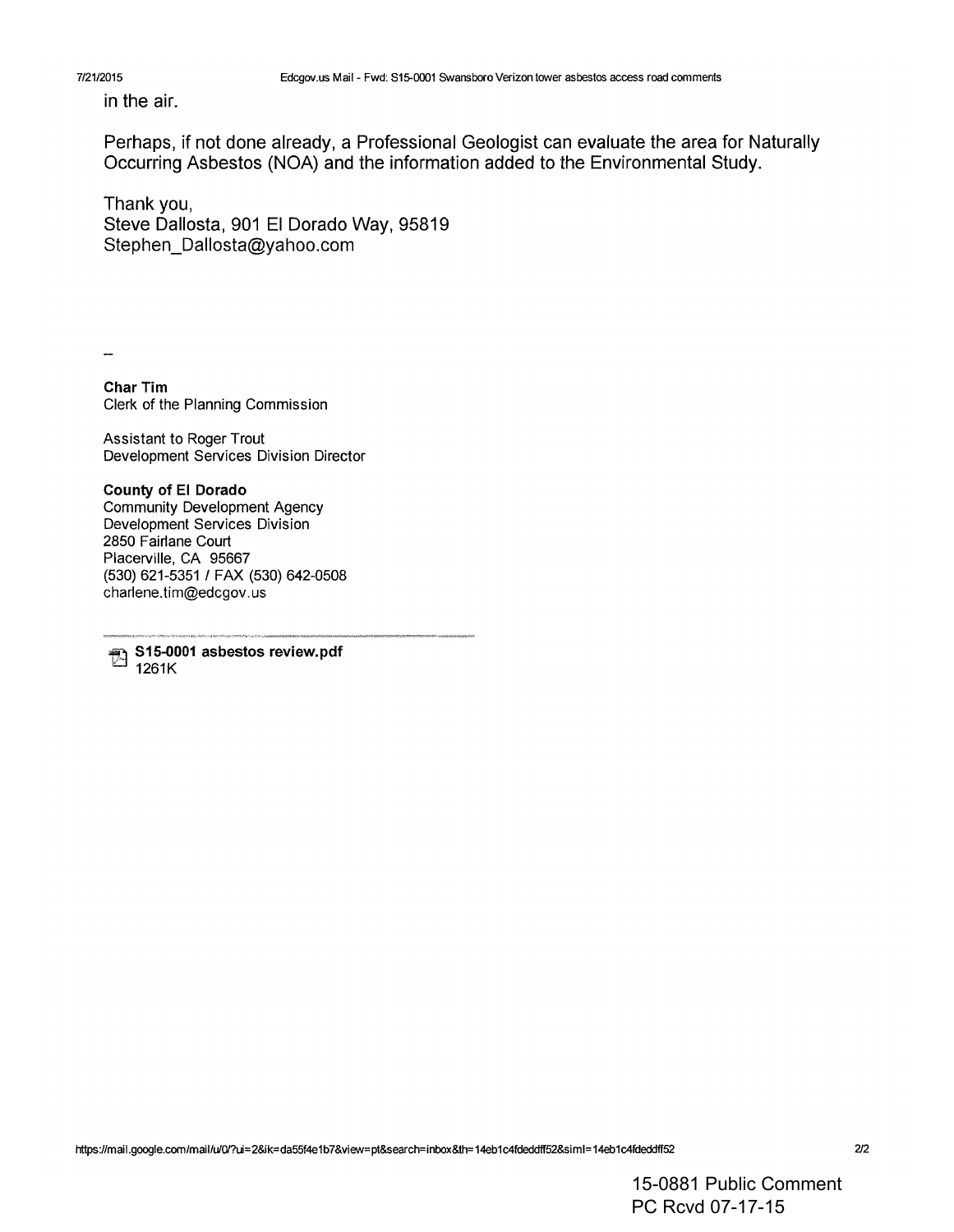:



**Julie Saylor <julie.saylor@edcgov.us>**

2 pages

## **Fwd: Project Inquiry - S 15 0001 - SWANSBORO VERIZON WIRELESS** 1 message

**Char Tim** <charlene.tim@edcgov.us> To: Julie Saylor <julie.saylor@edcgov.us> Tue, Jul 21, 2015 at 10:58 AM

--- Forwarded message ---------From: Aaron Mount <aaron.mount@edcgov.us> Date: Fri, Jul 17, 2015 at 1:36 PM Subject: Fwd: Project Inquiry - S 150001 - SWANSBORO VERIZON WIRELESS To: Charlene Tim <charlene.tim@edcgov.us>

Comment received for S15-0001 scheduled for 8-13 PC.

**Aaron Mount** Associate Planner

**County of EI Dorado** Community Development Agency Planning Services 2850 Fairlane Court Placerville, CA 95667 (530) 621-5355/ FAX (530) 642-0508

aaron.mount@edcgov.us --Forwarded message --- From: <stephen\_dallosta@yahoo.com> Date: Fri, Ju117, 2015 at 11:52AM Subject: Project Inquiry - S 150001 - SWANSBORO VERIZON WIRELESS To: aaron.mount@edcgov.us

Had to send to your regular email as this method would not allow all my comments.

To: Aaron Mount, Project Planner, and Planning Commission

I would ask that the related S15-0001 Environmental Study address asbestos and the environmental setting which was described "The site is accessed by One Eye Creek Road which is a privately maintained road". One Eye Creek Road could contain asbestos, as the road runs through serpentine per the USDA Natural Resources Conservation Service web soil survey. The map Asbestos Review Areas, Western Slope, County of EI Dorado, State of California 7/21/05 shows this access road as more likely to contain asbestos. The Rule 223-1.1 purpose is to limit fugitive dust emissions from construction and construction related activities including. travel on access roads. Since tower construction and Verizon maintenance twice a month would go over unpaved One Eye Creek Road, it would benefit the area to know if there is going to be asbestos dust in the air.

Perhaps, if not done already, a Professional Geologist can evaluate the area for Naturally Occurring Asbestos (NOA) and the information added to the Environmental Study.

Thank you,

Steve Dallosta, 901 El Dorado Way, 95819 Stephen\_Dallosta@yahoo.com